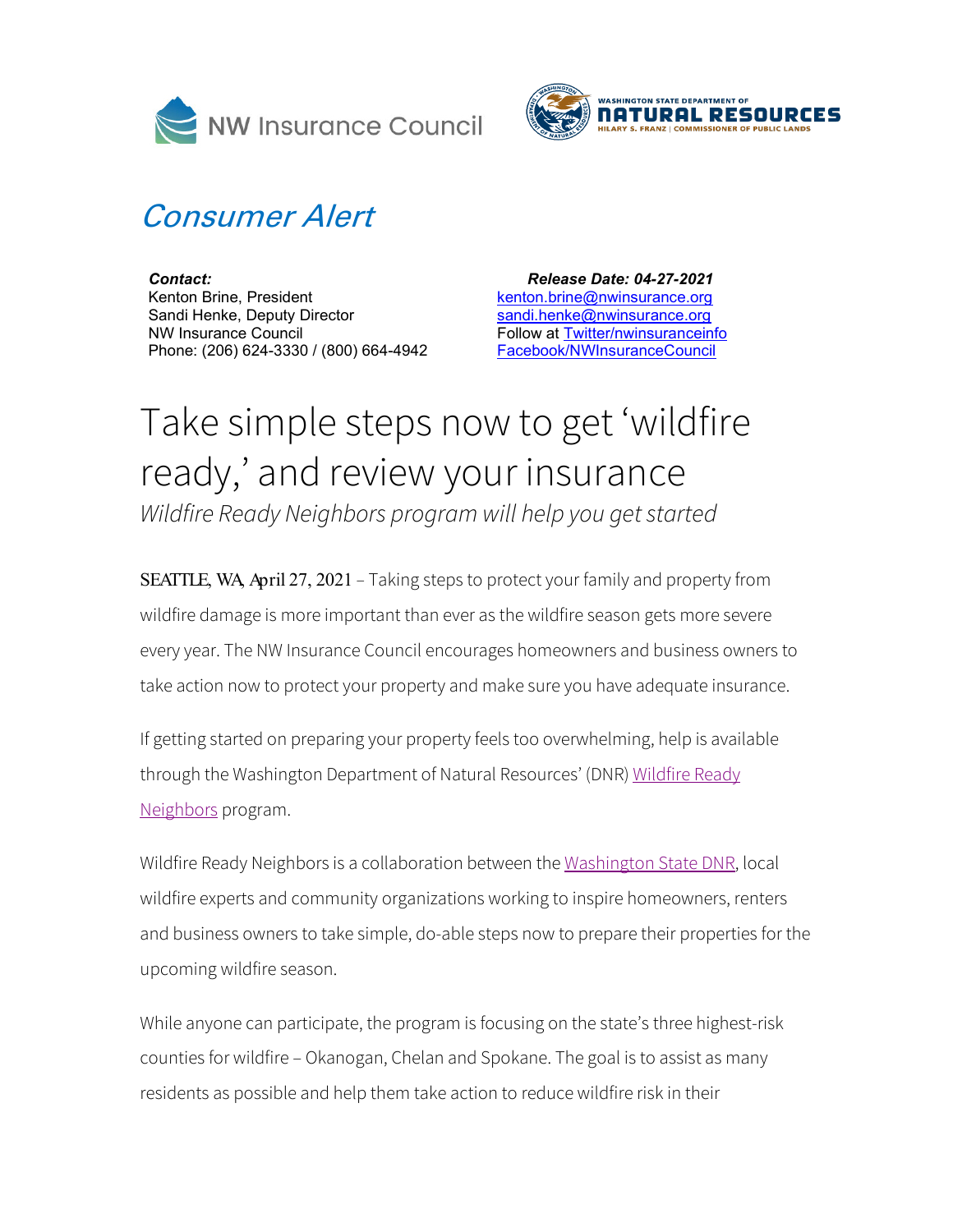community. The program, which encourages residents to sign up with the *Wildfire Ready Neighbors* through th[e website](http://www.wildfireready.com/) for property risk assessments and assistance in reducing wildfire risk, is already underway in Okanogan and Chelan counties. Spokane County will kick-off on Thursday, April 30.

To participate, visit the website at [wildfireready.dnr.wa.gov](https://wildfireready.dnr.wa.gov/) and click "sign up." You will be asked a few questions, given a free wildfire ready plan and asked to schedule a consultation with a local wildfire expert who will visit your property and offer suggestions on simple steps that can be done now and possible larger projects for the future to help protect your home or business.

Fortunately, wildfire damage is a covered peril under standard [Homeowners,](http://www.nwinsurance.org/in_home.htm) [Renters](http://www.nwinsurance.org/in_rent.htm) and [Business Owners](http://www.nwinsurance.org/in_hbus.htm) insurance policies. Here's some info about what is typically covered:

## What's typically covered?

- Wildfire is a covered peril under standard Homeowners and Business Owners policies. This includes the structure of your home or business, additional buildings on your residential or business property and the contents inside your home or business.
- Contact your insurance agent or a representative to be sure you have the right coverage to meet your needs, especially if you've recently remodeled or built new additions to your home. Ask about "replacement cost coverage" to make sure you are covered for the cost to rebuild your home, not just for the value of the home you purchased.
- Landscaping, such as trees, plants, shrubs and lawns, damaged by wildfire is covered under your standard homeowners insurance up to specified amount.
- Additional living expenses are covered if you are unable to live in your home or apartment because of a fire. This may include coverage for living expenses if you are forced out due to evacuation orders. Most policies will reimburse